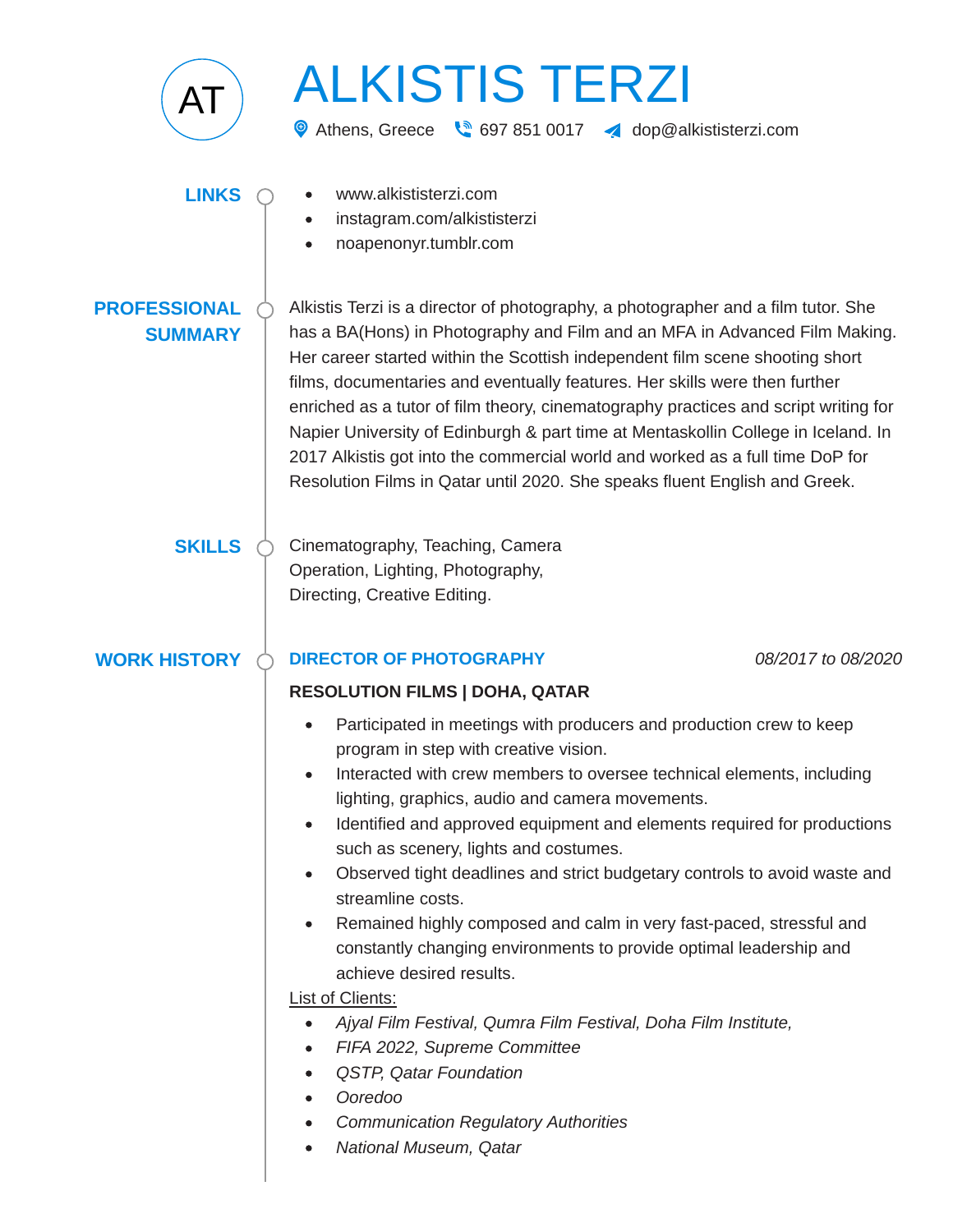- *Vodafone Qatar*
- *Rayyan Water*
- *Saatchi & Saatchi*
- *Qatari Diar*
- *UDC Qatar*
- *Hassad Foods*
- *Aljazeera*

# **FILM TUTOR, LECTURER** *08/2014 to 05/2017*

## **Napier University of Edinburgh | Edinburgh, Iceland**

Film tutor/ Cinematographer at Edinburgh Napier University.

- Prepared lectures on film theory, worked on script development, gave  $\bullet$ camera and lighting workshops across all BA, MA and MFA photography and film modules.
- Designed and distributed lecture handouts to round out material and increase student understanding.
- Graded assignments according to strict institutional policies and upheld guidelines for academic integrity while disciplining plagiarism and cheating accordingly.
- Mentored undergraduate and graduate students in effective next-steps for education and career preparedness.

## **DIRECTOR OF PHOTOGRAPHY** *12/2013 to 12/2016*

### **Various Film Companies**

**The Ghost Of Me and You**

*Nominated for Best Cinematography, Dir. by Ben Thompson*

**Dark Winter (Skammdegi)**

*Feature Documentary, Ólafsfjörður Iceland, Listhus Residency*

**Fire, Water, Mountain**

*Dance Video, Official Selection at Athens Video Dance Project*

**World with No Colours**

*Feature Documentary, Greece, Self Shot and Self Edited*

**And Violet** 

Feature, Good well Films, Published on Amazon Prime UK.

- **The girl who came from the woods/ Tha i as a choille**
- *Gaelic short/ RED RAW/ Dir. by Sunny Moodie & Natalie Ulman*
	- **Edinburgh Hogmanay Hot Dub Time Machine**

*Music Documentary, Hogmanay Street Party- Hot Tub Time Machine*

## **STV Glasgow, Black Crow Productions**

*Series of TV advertisements.*

**The Last Farm, UK**

*Drama Short dir. by Zak Hanif- B3 Media, London*

**Poached Doclife films, USA**  $\bullet$ 

*Feature documentary, Premiered at SXSW*